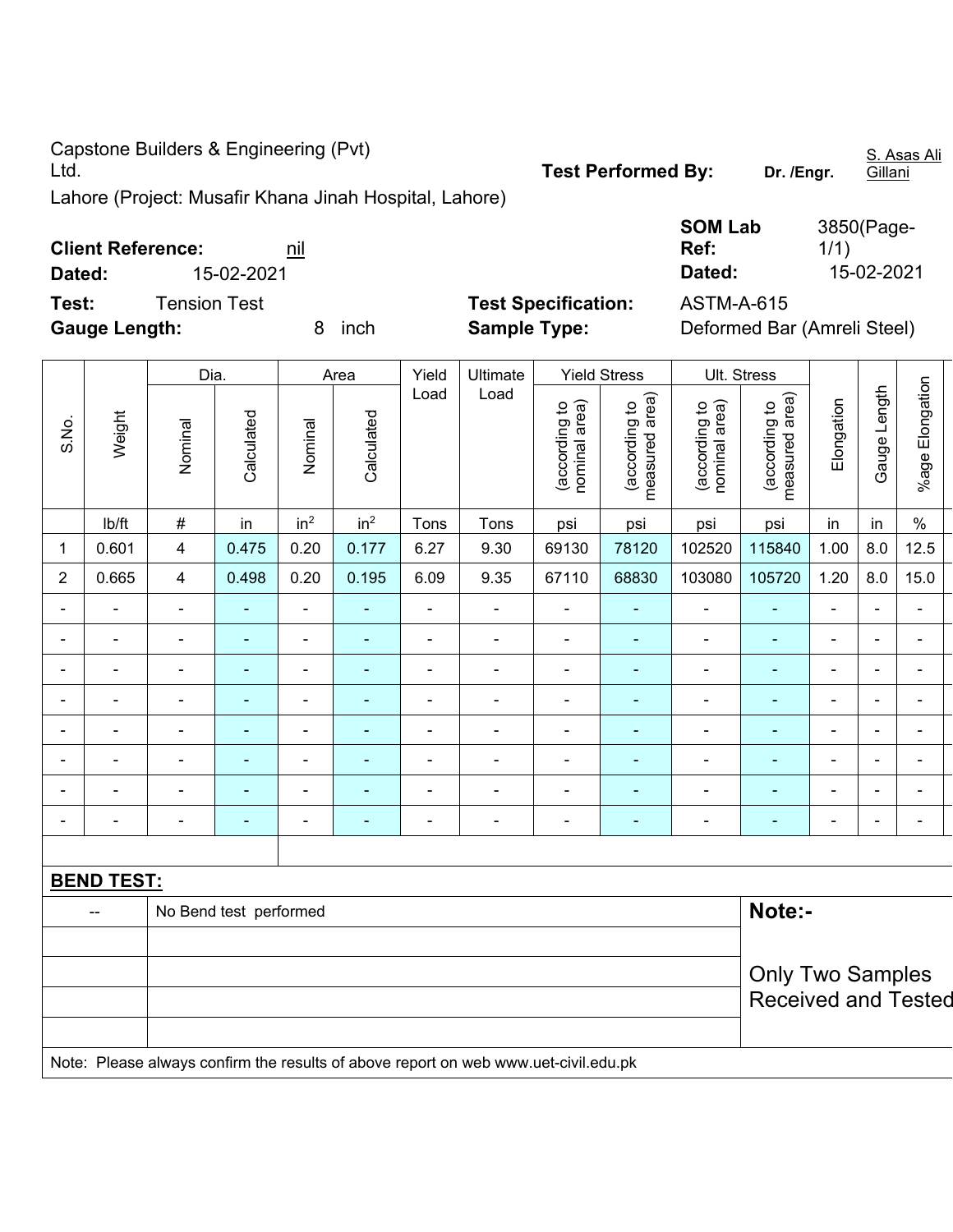Project Incharge, Royal Orchard Sahiwal

# **Client Reference:** HRL/ROS/2021/094

**Dated:** 15-02-2021 **Dated:** 15-02-2021

**Test:** Tension Test & Bend Test **Test Specification:** ASTM-A-615 **Gauge Length:** 8 inch **Sample Type:** Deformed Bar

|                |                   |                                                                  | Dia.           |                          | Area            | Yield          | Ultimate                                                                            | <b>Yield Stress</b>            |                                             | Ult. Stress                    |                                 |                          |                |                       |         |
|----------------|-------------------|------------------------------------------------------------------|----------------|--------------------------|-----------------|----------------|-------------------------------------------------------------------------------------|--------------------------------|---------------------------------------------|--------------------------------|---------------------------------|--------------------------|----------------|-----------------------|---------|
| S.No.          | Weight            | Nominal                                                          | Calculated     | Nominal                  | Calculated      | Load           | Load                                                                                | nominal area)<br>(according to | (according to<br>measured area)<br>measured | nominal area)<br>(according to | (according to<br>measured area) | Elongation               | Gauge Length   | Elongation<br>$%$ age | Remarks |
|                | lb/ft             | $\#$                                                             | in             | in <sup>2</sup>          | in <sup>2</sup> | Tons           | Tons                                                                                | psi                            | psi                                         | psi                            | psi                             | in                       | in             | $\%$                  |         |
| $\mathbf{1}$   | 1.421             | $6\phantom{1}$                                                   | 0.730          | 0.44                     | 0.418           | 12.74          | 16.69                                                                               | 63870                          | 67230                                       | 83640                          | 88050                           | 1.60                     | 8.0            | 20.0                  |         |
| $\overline{2}$ | 1.418             | 6                                                                | 0.729          | 0.44                     | 0.417           | 15.14          | 18.76                                                                               | 75880                          | 80060                                       | 94020                          | 99200                           | 1.30                     | 8.0            | 16.3                  |         |
| 3              | 0.666             | $\overline{4}$                                                   | 0.500          | 0.20                     | 0.196           | 5.96           | 8.58                                                                                | 65760                          | 67100                                       | 94650                          | 96580                           | 1.40                     | 8.0            | 17.5                  |         |
| 4              | 0.669             | $\overline{4}$                                                   | 0.501          | 0.20                     | 0.197           | 5.86           | 8.31                                                                                | 64640                          | 65620                                       | 91610                          | 93010                           | 1.20                     | 8.0            | 15.0                  |         |
|                |                   | $\blacksquare$                                                   | ÷,             | ä,                       | ä,              | $\blacksquare$ | ÷                                                                                   |                                | $\blacksquare$                              | $\blacksquare$                 | $\blacksquare$                  | ä,                       | $\blacksquare$ |                       |         |
|                |                   |                                                                  |                |                          |                 |                |                                                                                     |                                |                                             |                                |                                 |                          |                |                       |         |
|                |                   |                                                                  |                |                          |                 |                |                                                                                     |                                |                                             |                                |                                 |                          |                |                       |         |
|                |                   | $\blacksquare$                                                   | $\blacksquare$ | $\overline{\phantom{0}}$ | $\blacksquare$  | $\blacksquare$ | $\blacksquare$                                                                      | $\blacksquare$                 | $\overline{\phantom{a}}$                    | $\blacksquare$                 | $\blacksquare$                  | $\overline{\phantom{0}}$ | $\blacksquare$ | $\blacksquare$        |         |
|                |                   | $\blacksquare$                                                   | $\blacksquare$ | ä,                       | $\blacksquare$  | $\blacksquare$ | $\blacksquare$                                                                      | $\blacksquare$                 | $\blacksquare$                              | $\blacksquare$                 | $\blacksquare$                  | $\blacksquare$           |                | $\blacksquare$        |         |
|                |                   |                                                                  | -              | $\blacksquare$           | ÷               |                | $\blacksquare$                                                                      |                                | $\blacksquare$                              | $\blacksquare$                 | $\blacksquare$                  | $\blacksquare$           |                | Ē,                    |         |
|                |                   |                                                                  |                |                          |                 |                |                                                                                     |                                |                                             |                                |                                 |                          |                |                       |         |
|                | <b>BEND TEST:</b> |                                                                  |                |                          |                 |                |                                                                                     |                                |                                             |                                |                                 |                          |                |                       |         |
|                | #6                |                                                                  |                |                          |                 |                | Sample bend through 180 degrees Satisfactorily without any crack                    |                                |                                             |                                | Note:-                          |                          |                |                       |         |
|                | #4                | Sample bend through 180 degrees Satisfactorily without any crack |                |                          |                 |                |                                                                                     |                                |                                             |                                |                                 |                          |                |                       |         |
|                |                   |                                                                  |                |                          |                 |                |                                                                                     |                                |                                             | <b>Only Six Samples</b>        |                                 |                          |                |                       |         |
|                |                   |                                                                  |                |                          |                 |                |                                                                                     |                                |                                             |                                | <b>Received and Tested</b>      |                          |                |                       |         |
|                |                   |                                                                  |                |                          |                 |                |                                                                                     |                                |                                             |                                |                                 |                          |                |                       |         |
|                |                   |                                                                  |                |                          |                 |                | Note: Please always confirm the results of above report on web www.uet-civil.edu.pk |                                |                                             |                                |                                 |                          |                |                       |         |

# Shoaib Riaz **Test Performed By:** Dr. /Engr. **S. Asas Ali Gillani** Shoaib Riaz **Dr. /Engr. S. Asas Ali Gillani**

**SOM Lab** 

**Ref:** 



3851(Page-

1/1)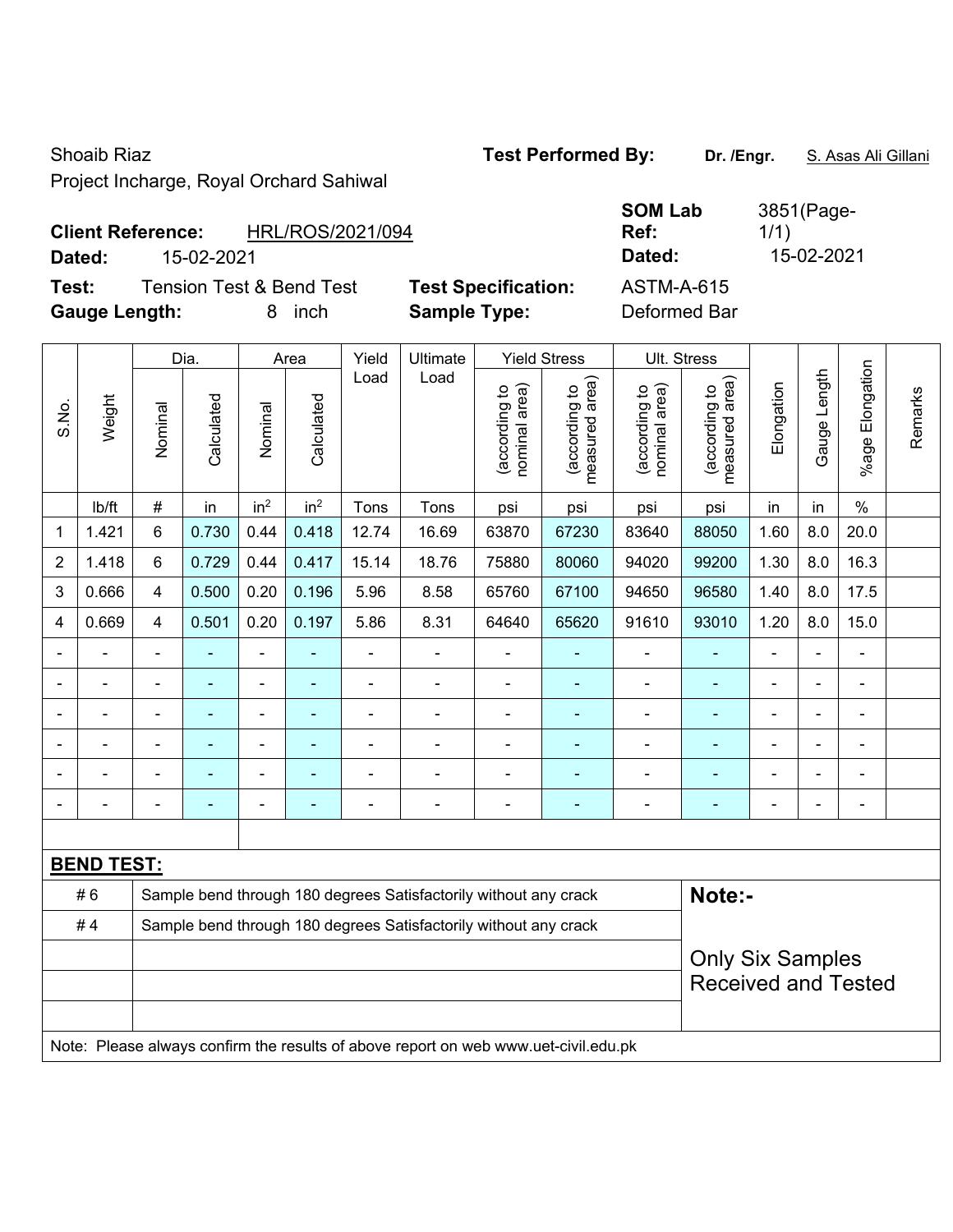MG Construction And Services **Test Performed By:** Dr. /Engr. **S. Asas Ali Gillani** Islamabad

# **Client Reference:** nil

**Test:** Tension Test & Bend Test **Test Specification:** ASTM-A-615 **Gauge Length:** 8 inch **Sample Type:** Deformed Bar

**SOM Lab Ref:**  3853(Page-1/1) **Dated:** 15-02-2021 **Dated:** 15-02-2021

|                          |                   |                         | Dia.           |                          | Area            | Yield                    | Ultimate                                                         |                                | Yield Stress                    |                                | UII. Stress                                             |                |                          |                              |         |
|--------------------------|-------------------|-------------------------|----------------|--------------------------|-----------------|--------------------------|------------------------------------------------------------------|--------------------------------|---------------------------------|--------------------------------|---------------------------------------------------------|----------------|--------------------------|------------------------------|---------|
| S.No.                    | Weight            | Nominal                 | Calculated     | Nominal                  | Calculated      | Load                     | Load                                                             | nominal area)<br>(according to | measured area)<br>(according to | (according to<br>nominal area) | measured area)<br>(according to                         | Elongation     | Gauge Length             | %age Elongation              | Remarks |
|                          | lb/ft             | $\#$                    | in             | in <sup>2</sup>          | in <sup>2</sup> | Tons                     | Tons                                                             | psi                            | psi                             | psi                            | psi                                                     | in             | in                       | $\%$                         |         |
| 1                        | 0.623             | $\overline{\mathbf{4}}$ | 0.483          | 0.20                     | 0.183           | 5.73                     | 8.21                                                             | 63180                          | 69040                           | 90490                          | 98900                                                   | 1.30           | 8.0                      | 16.3                         |         |
| $\sqrt{2}$               | 0.620             | $\overline{\mathbf{4}}$ | 0.481          | 0.20                     | 0.182           | 5.81                     | 8.33                                                             | 64080                          | 70410                           | 91840                          | 100920                                                  | 1.50           | 8.0                      | 18.8                         |         |
| $\overline{\phantom{0}}$ | -                 | $\blacksquare$          | ä,             | $\blacksquare$           | $\blacksquare$  | $\overline{\phantom{a}}$ | $\overline{a}$                                                   | $\blacksquare$                 | $\blacksquare$                  | $\blacksquare$                 | $\blacksquare$                                          | ÷              | $\overline{\phantom{a}}$ | $\frac{1}{2}$                |         |
|                          |                   | -                       |                |                          | $\blacksquare$  | $\blacksquare$           |                                                                  |                                |                                 |                                |                                                         | $\overline{a}$ | ÷,                       |                              |         |
| $\overline{\phantom{a}}$ |                   | $\blacksquare$          | ۰              | ۰                        | ۰               |                          |                                                                  | $\blacksquare$                 |                                 |                                |                                                         | ۰              | $\blacksquare$           | $\blacksquare$               |         |
| $\overline{\phantom{0}}$ | ÷                 | $\blacksquare$          | $\blacksquare$ | ۰                        | ÷               | $\overline{\phantom{0}}$ |                                                                  | $\blacksquare$                 | $\overline{\phantom{a}}$        | $\blacksquare$                 | ÷                                                       | ÷              | $\blacksquare$           | $\blacksquare$               |         |
| $\blacksquare$           |                   | -                       |                | $\blacksquare$           |                 | $\blacksquare$           |                                                                  |                                |                                 |                                |                                                         | $\blacksquare$ | ۳                        |                              |         |
| $\overline{\phantom{a}}$ |                   |                         | $\blacksquare$ | $\overline{\phantom{0}}$ | ÷               | $\overline{\phantom{0}}$ |                                                                  | $\blacksquare$                 | ٠                               | $\overline{a}$                 | ٠                                                       | ۰              | $\blacksquare$           | $\qquad \qquad \blacksquare$ |         |
|                          |                   |                         |                |                          | ÷               | $\blacksquare$           |                                                                  | $\blacksquare$                 |                                 |                                | ÷                                                       | ÷              | $\blacksquare$           |                              |         |
|                          | -                 | $\blacksquare$          | ۰              | ۰                        | $\blacksquare$  | $\blacksquare$           | $\blacksquare$                                                   | $\blacksquare$                 | $\blacksquare$                  | $\blacksquare$                 | $\blacksquare$                                          | ۰              | $\blacksquare$           | $\blacksquare$               |         |
|                          |                   |                         |                |                          |                 |                          |                                                                  |                                |                                 |                                |                                                         |                |                          |                              |         |
|                          | <u>BEND TEST:</u> |                         |                |                          |                 |                          |                                                                  |                                |                                 |                                |                                                         |                |                          |                              |         |
|                          | #4                |                         |                |                          |                 |                          | Sample bend through 180 degrees Satisfactorily without any crack |                                |                                 |                                | Note:-                                                  |                |                          |                              |         |
|                          |                   |                         |                |                          |                 |                          |                                                                  |                                |                                 |                                |                                                         |                |                          |                              |         |
|                          |                   |                         |                |                          |                 |                          |                                                                  |                                |                                 |                                | <b>Only Three Samples</b><br><b>Received and Tested</b> |                |                          |                              |         |
|                          |                   |                         |                |                          |                 |                          |                                                                  |                                |                                 |                                |                                                         |                |                          |                              |         |

Note: Please always confirm the results of above report on web www.uet-civil.edu.pk

Dia. | Area | Yield | Ultimate | Yield Stress | Ult. Stress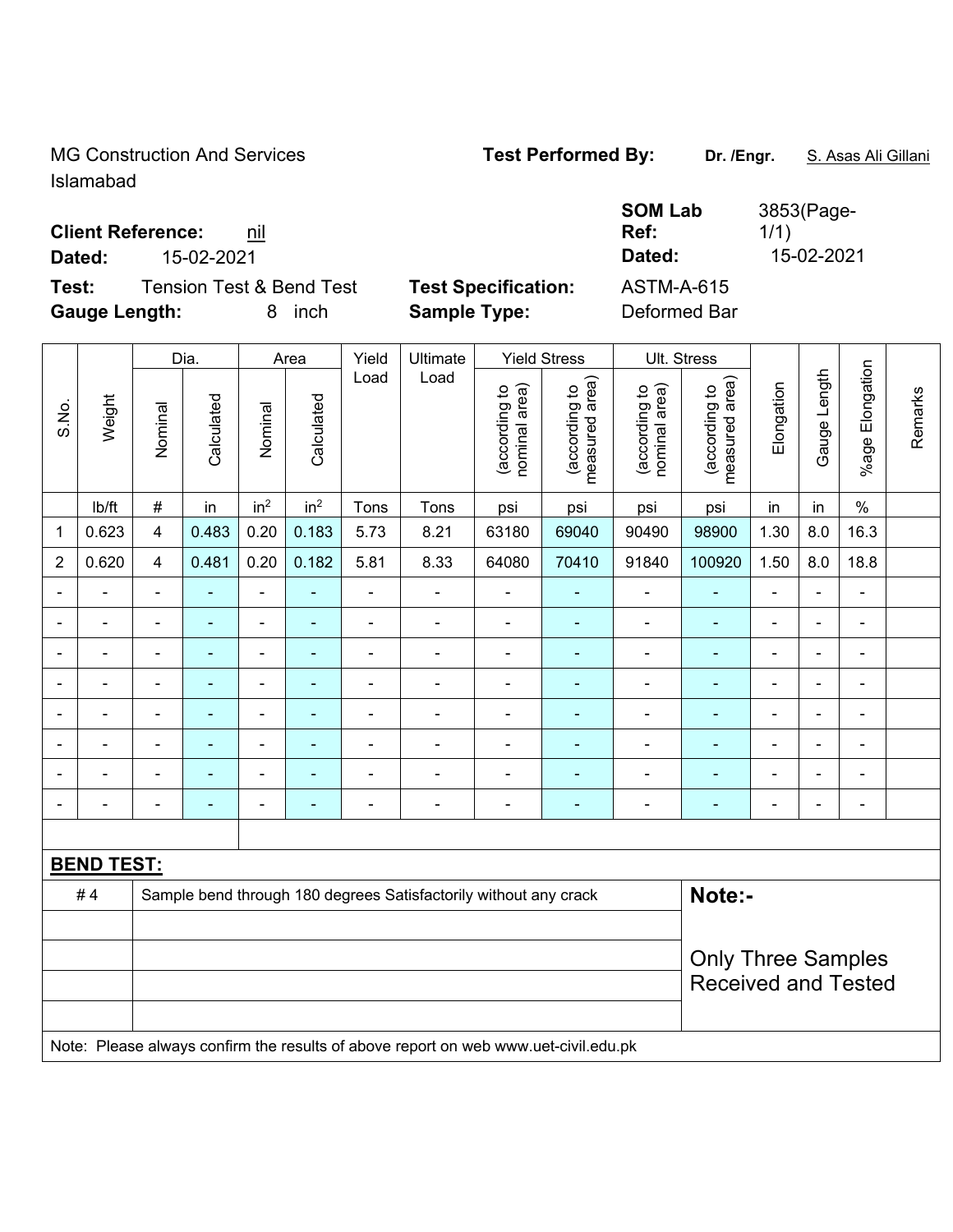Deputy Director, Engg. **Test Performed By:** Dr. /Engr. **S. Asad Ali Gillani** Sec I & II, Package -I, LOLMTP LDA, Lahore

**Client Reference:** DD/PKG-I/LOLMTP/LDA/14

**Dated:** 12-02-2021 **Dated:** 15-02-2021

**Test:** Tension Test & Bend Test **Test Specification:** ASTM-A-615 **Guage Length:** 8 inch **Sample Type:** Deformed Bar

|                |                   |                                                                  | Dia.           |                          | Area            | Yield<br>Ultimate |                                                                                     | <b>Yield Stress</b>            |                                 | Ult. Stress                    |                                 |                              |                          |                          |         |
|----------------|-------------------|------------------------------------------------------------------|----------------|--------------------------|-----------------|-------------------|-------------------------------------------------------------------------------------|--------------------------------|---------------------------------|--------------------------------|---------------------------------|------------------------------|--------------------------|--------------------------|---------|
| S.No.          | Weight            | Nominal                                                          | Calculated     | Nominal                  | Calculated      | Load              | Load                                                                                | nominal area)<br>(according to | (according to<br>measured area) | nominal area)<br>(according to | measured area)<br>(according to | Elongation                   | Gauge Length             | Elongation<br>$%$ age I  | Remarks |
|                | lb/ft             | #                                                                | in             | in <sup>2</sup>          | in <sup>2</sup> | Tons              | Tons                                                                                | psi                            | psi                             | psi                            | psi                             | in                           | in                       | $\frac{0}{0}$            |         |
| 1              | 1.521             | 6                                                                | 0.754          | 0.44                     | 0.447           | 17.09             | 21.15                                                                               | 85690                          | 84350                           | 106020                         | 104360                          | 1.30                         | 8.0                      | 16.3                     |         |
| $\overline{2}$ | 1.477             | 6                                                                | 0.743          | 0.44                     | 0.434           | 16.28             | 20.34                                                                               | 81600                          | 82730                           | 101940                         | 103340                          | 1.20                         | 8.0                      | 15.0                     |         |
| 3              | 0.684             | 4                                                                | 0.506          | 0.20                     | 0.201           | 7.26              | 9.09                                                                                | 80040                          | 79640                           | 100270                         | 99770                           | 1.10                         | 8.0                      | 13.8                     |         |
| 4              | 0.680             | 4                                                                | 0.505          | 0.20                     | 0.200           | 7.36              | 9.30                                                                                | 81160                          | 81160                           | 102520                         | 102520                          | 1.10                         | 8.0                      | 13.8                     |         |
|                |                   | $\blacksquare$                                                   | ٠              | $\overline{\phantom{a}}$ | $\blacksquare$  | $\blacksquare$    | $\overline{\phantom{a}}$                                                            | $\blacksquare$                 | $\blacksquare$                  | $\blacksquare$                 | ٠                               | $\overline{\phantom{a}}$     | $\blacksquare$           | $\blacksquare$           |         |
|                |                   | ä,                                                               | ÷,             | ÷,                       | $\blacksquare$  | ä,                | $\blacksquare$                                                                      | $\blacksquare$                 | $\blacksquare$                  | $\blacksquare$                 | ä,                              |                              |                          | ä,                       |         |
|                |                   |                                                                  |                | $\blacksquare$           | L,              | $\blacksquare$    | $\blacksquare$                                                                      | $\blacksquare$                 | ä,                              | $\blacksquare$                 | ۰                               |                              |                          | ä,                       |         |
|                |                   |                                                                  |                | $\blacksquare$           |                 | L.                |                                                                                     | ä,                             |                                 |                                |                                 |                              |                          | $\blacksquare$           |         |
|                |                   | ä,                                                               |                | $\blacksquare$           | ۰               |                   | $\blacksquare$                                                                      | $\blacksquare$                 | $\blacksquare$                  | $\blacksquare$                 | ۰                               |                              | $\blacksquare$           | $\blacksquare$           |         |
|                |                   | -                                                                | $\blacksquare$ | $\overline{\phantom{0}}$ | ۰               | $\blacksquare$    | $\overline{a}$                                                                      | $\blacksquare$                 | $\blacksquare$                  | $\qquad \qquad \blacksquare$   | ۰                               | $\qquad \qquad \blacksquare$ | $\overline{\phantom{a}}$ | $\overline{\phantom{a}}$ |         |
|                |                   |                                                                  |                |                          |                 |                   |                                                                                     |                                |                                 |                                |                                 |                              |                          |                          |         |
|                | <b>BEND TEST:</b> |                                                                  |                |                          |                 |                   |                                                                                     |                                |                                 |                                |                                 |                              |                          |                          |         |
|                | #6                |                                                                  |                |                          |                 |                   | Sample bend through 180 degrees Satisfactorily without any crack                    |                                |                                 |                                | Note:-                          |                              |                          |                          |         |
|                | #4                | Sample bend through 180 degrees Satisfactorily without any crack |                |                          |                 |                   |                                                                                     |                                |                                 |                                |                                 |                              |                          |                          |         |
|                |                   |                                                                  |                |                          |                 |                   |                                                                                     |                                |                                 |                                | <b>Only Six Samples</b>         |                              |                          |                          |         |
|                |                   |                                                                  |                |                          |                 |                   |                                                                                     |                                |                                 |                                | <b>Received and Tested</b>      |                              |                          |                          |         |
|                |                   |                                                                  |                |                          |                 |                   |                                                                                     |                                |                                 |                                |                                 |                              |                          |                          |         |
|                |                   |                                                                  |                |                          |                 |                   | Note: Please always confirm the results of above report on web www.uet-civil.edu.pk |                                |                                 |                                |                                 |                              |                          |                          |         |

**SOM Lab Ref:** 

3854(Page-1/1)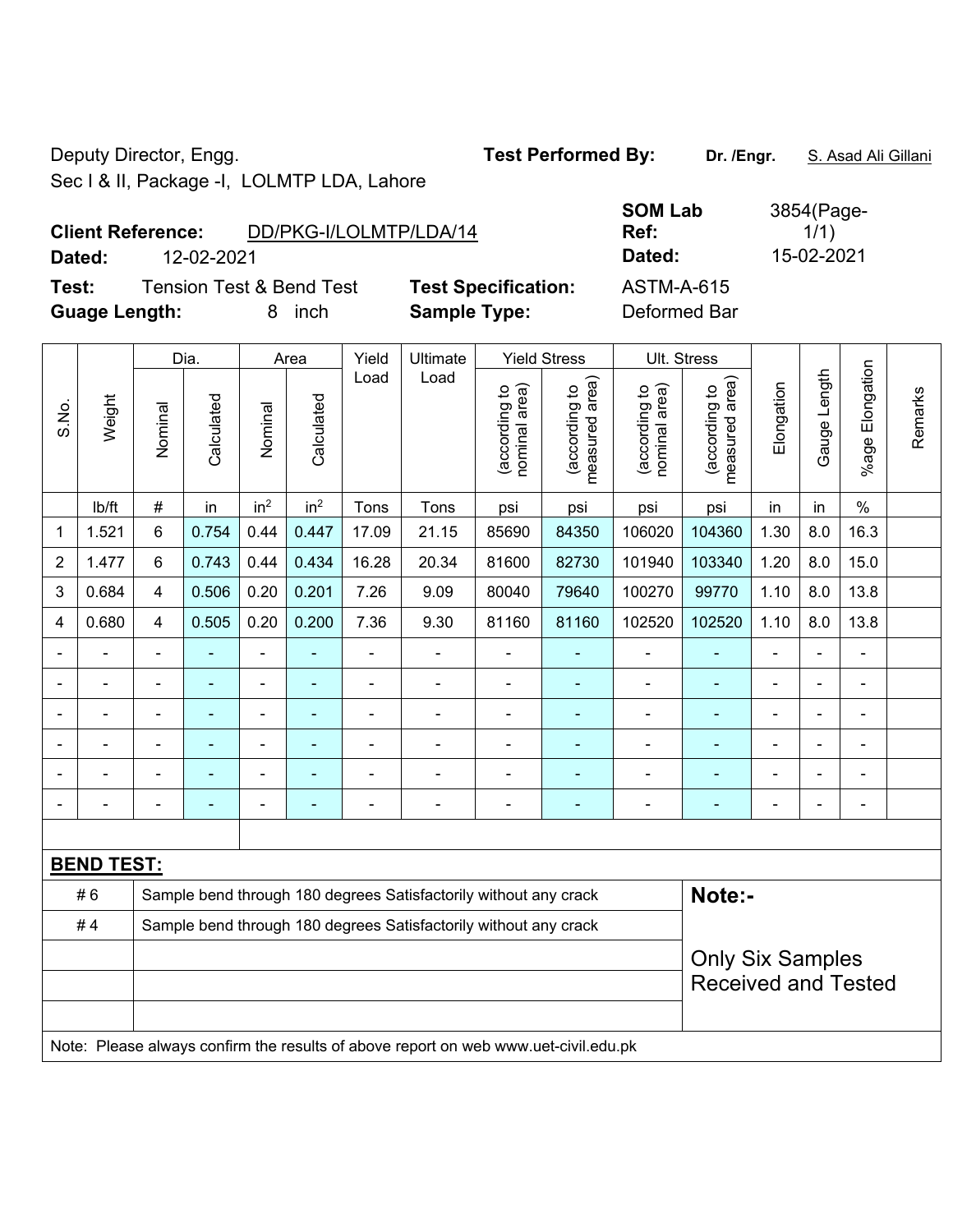**Test Performed by**: .S. Asad Ali Gillani

Vision Engineering Services, New Kot Juspat Shahdara Town Lahore

**Client Reference No.: Nil Client Reference No.: Nil** 

**SOM Lab Ref**: CED/SOM/3852 (Page 1/1) Dated: 15-02-2021

**Test Type:** Tensile Test

**Sample Type:** Nut - Bolts (20mm)

Test Specification: ASTM – F-606

**Tensile Test Results** 

| <b>Sample</b><br>No. | <b>Sample Type</b>                     | <b>Tested</b><br><b>Diameter of</b><br>Bolt (mm) | <b>Ultimate</b><br>Load<br>(KN) | <b>Ultimate</b><br><b>Tensile</b><br><b>Stress (MPa)</b> | % Elongation |  |
|----------------------|----------------------------------------|--------------------------------------------------|---------------------------------|----------------------------------------------------------|--------------|--|
| 1                    | Nut-Bolt<br>$(20 \times 80 \text{mm})$ | 14.2                                             | 115.5                           | 729.3                                                    | 15.0         |  |

**Note:** Please always confirm the results on web **www.uet-civil.edu.pk**